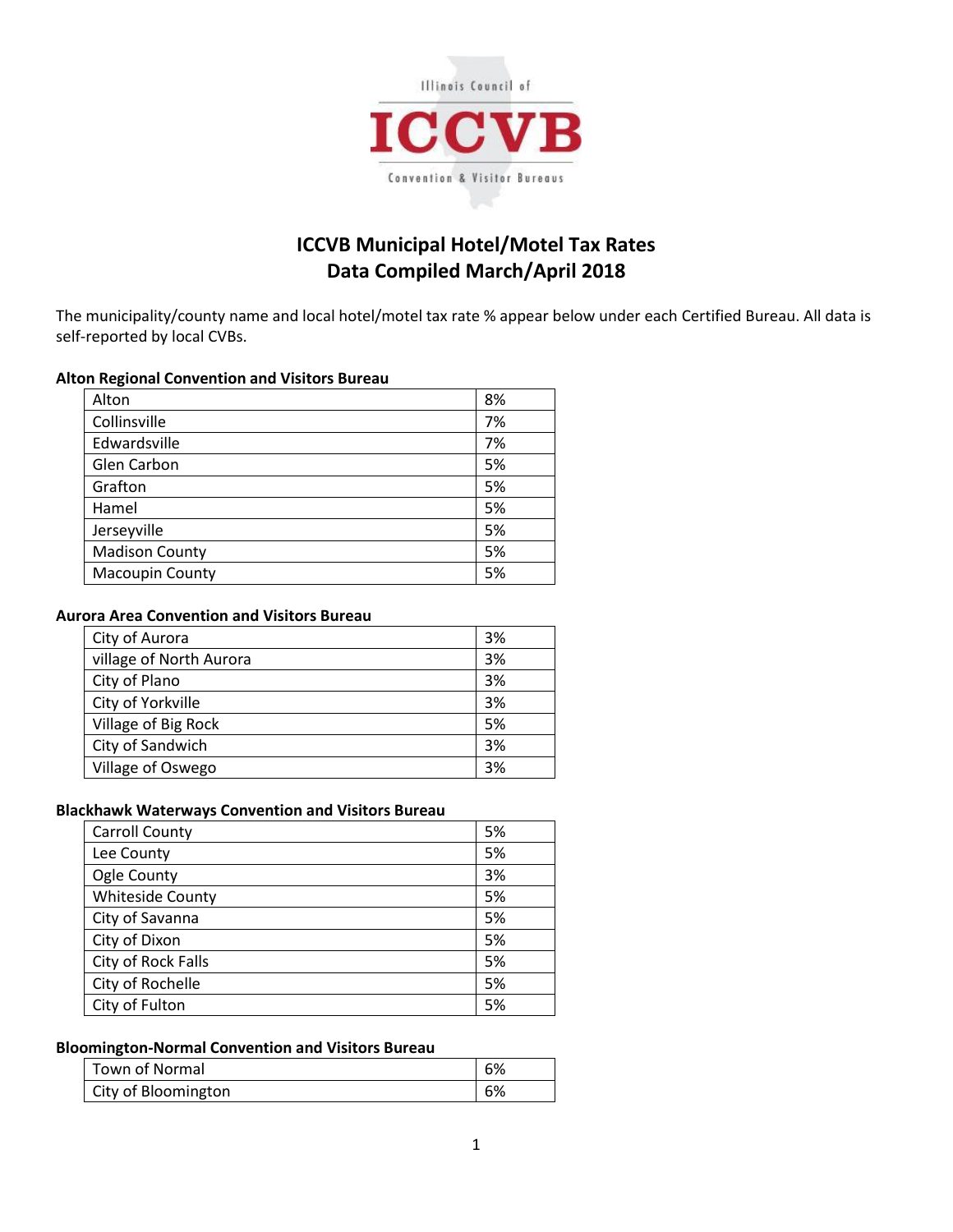#### **Carbondale Tourism**

| City of Carbondale | $\vert$ 9% |
|--------------------|------------|
|                    |            |

#### **Chicago Southland Convention and Visitors Bureau**

| Average for 20 Tax Paying Municipalities | $\overline{6\%}$ |
|------------------------------------------|------------------|
|------------------------------------------|------------------|

## **Chicago's North Shore Convention and Visitors Bureau**

| Skokie                  | 6%   |
|-------------------------|------|
| Evanston                | 8%   |
| Northbrook              | 5.5% |
| <b>Prospect Heights</b> | 6%   |
| Glenview                | 6%   |
| Wheeling                | 6%   |

#### **Choose Chicago**

| Chicago (City of Chicago Home Rule (4.50%) + | $\vert$ 5.58% |
|----------------------------------------------|---------------|
| Municipal (1.08%)                            |               |

# **Danville Area Convention & Visitors Bureau**

| <br>$\sim$ 0.<br>Danville<br>70 |
|---------------------------------|
|---------------------------------|

#### **Decatur Area Convention and Visitors Bureau**

| Decatur            | 8% |
|--------------------|----|
| Village of Forsyth | 5% |

#### **DeKalb County Convention and Visitors Bureau**

| DeKalb   | 7% |
|----------|----|
| Sycamore | 5% |
| Sandwich | 3% |

#### **DuPage Convention & Visitors Bureau**

| Addison                  | 5%   |
|--------------------------|------|
| Aurora                   | 3%   |
| <b>Bartlett</b>          | N/A  |
| Bensenville              | 5%   |
| Bloomingdale             | 6%   |
| Bolingbrook              | 10%  |
| <b>Burr Ridge</b>        | 4%   |
| Carol Stream             | 5%   |
| <b>Clarendon Hills</b>   | 5%   |
| Darien                   | 5%   |
| <b>Downers Grove</b>     | 4.5% |
| DuPage County            | N/A  |
| <b>Elk Grove Village</b> | 6%   |
| Elmhurst                 | 4%   |
| Glen Ellyn               | 5%   |
| <b>Glendale Heights</b>  | 5%   |
| <b>Hanover Park</b>      | 3%   |
| Hinsdale                 | N/A  |

 $\overline{\phantom{a}}$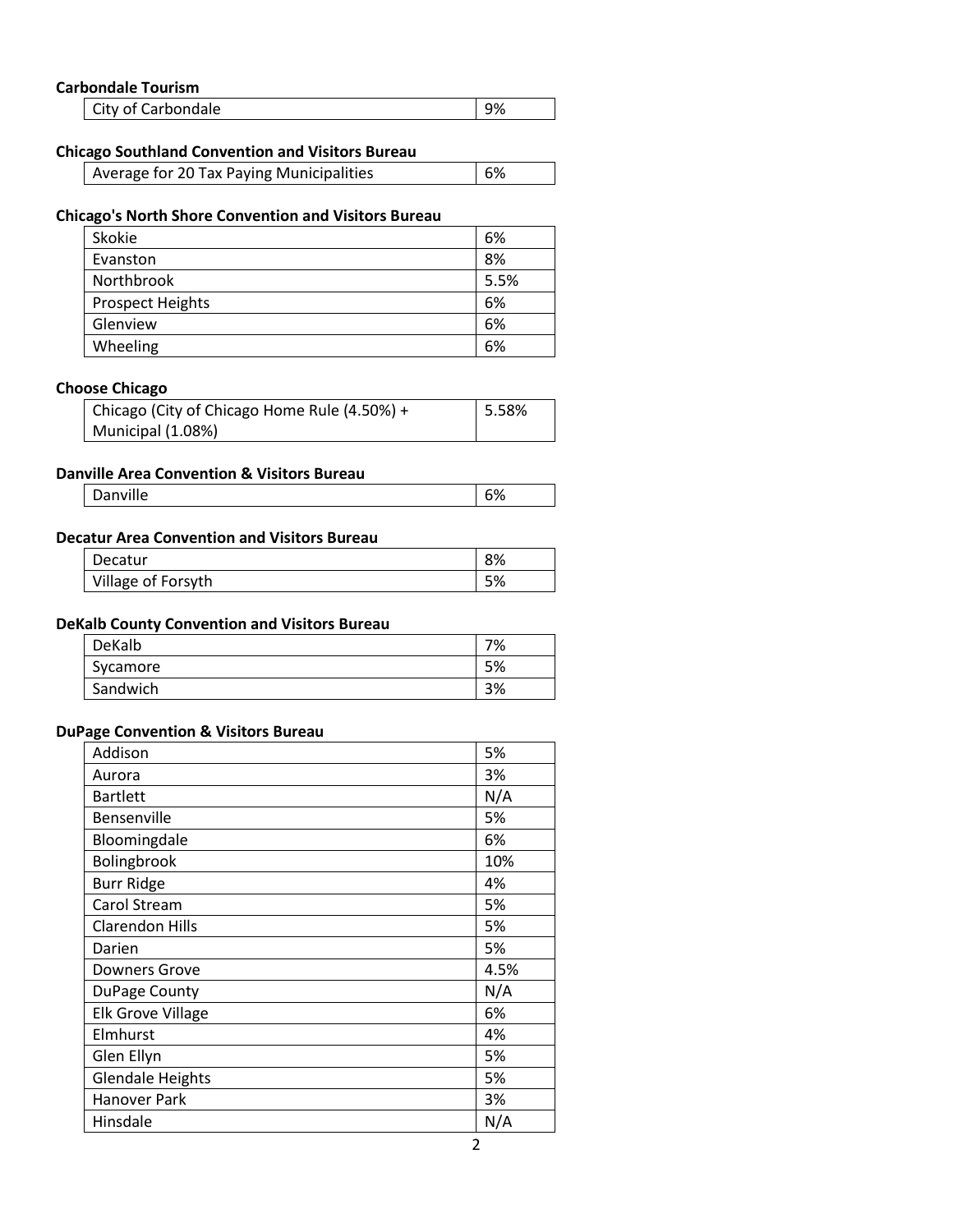| Itasca              | 5%   |
|---------------------|------|
| Lisle               | 5%   |
| Lombard             | 5%   |
| Naperville          | 4.4% |
| Oak Brook           | 3%   |
| Oakbrook Terrace    | 6%   |
| Roselle             | 5%   |
| St. Charles         | 5%   |
| Villa Park          | 5%   |
| Warrenville         | 5%   |
| Wayne               | N/A  |
| <b>West Chicago</b> | 5%   |
| Westmont            | 5%   |
| Wheaton             | 5%   |
| Willowbrook         | 5%   |
| Winfield            | N/A  |
| Wood Dale           | 5%   |
| Woodridge           | N/A  |

#### **Effingham Convention and Visitors Bureau**

| City of Effingham | 5% |
|-------------------|----|
|-------------------|----|

#### **Elgin Area Tourism Bureau**

| City of Elgin          | 8% |
|------------------------|----|
| Village of West Dundee | 5% |
| Village of Hampshire   | 4% |

# **Freeport/Stephenson County Convention and Visitors Bureau**

| Freeport          | 5% |
|-------------------|----|
| Stephenson County | 5% |

#### **Galesburg Area Convention and Visitors Bureau**

| Galesburg<br>v<br>- 6 1 T | √חכ |
|---------------------------|-----|
|---------------------------|-----|

# **Greater Galena Marketing**

| City of East Dubuque | 0%    |
|----------------------|-------|
| Village of Elizabeth | 0%    |
| City of Galena       | 3.25% |
| Village of Hanover   | 0%    |
| Village of Stockton  | 0%    |

#### **Greater St. Charles Convention and Visitors Bureau**

| Kane County                          | 0%  |
|--------------------------------------|-----|
| City of St. Charles                  | 5%  |
| Village of Campton Hills - No Hotels | N/A |
| Village of Elburn - No Hotels        | N/A |
| <b>Campton Township</b>              | 0%  |
| St. Charles Township                 | 0%  |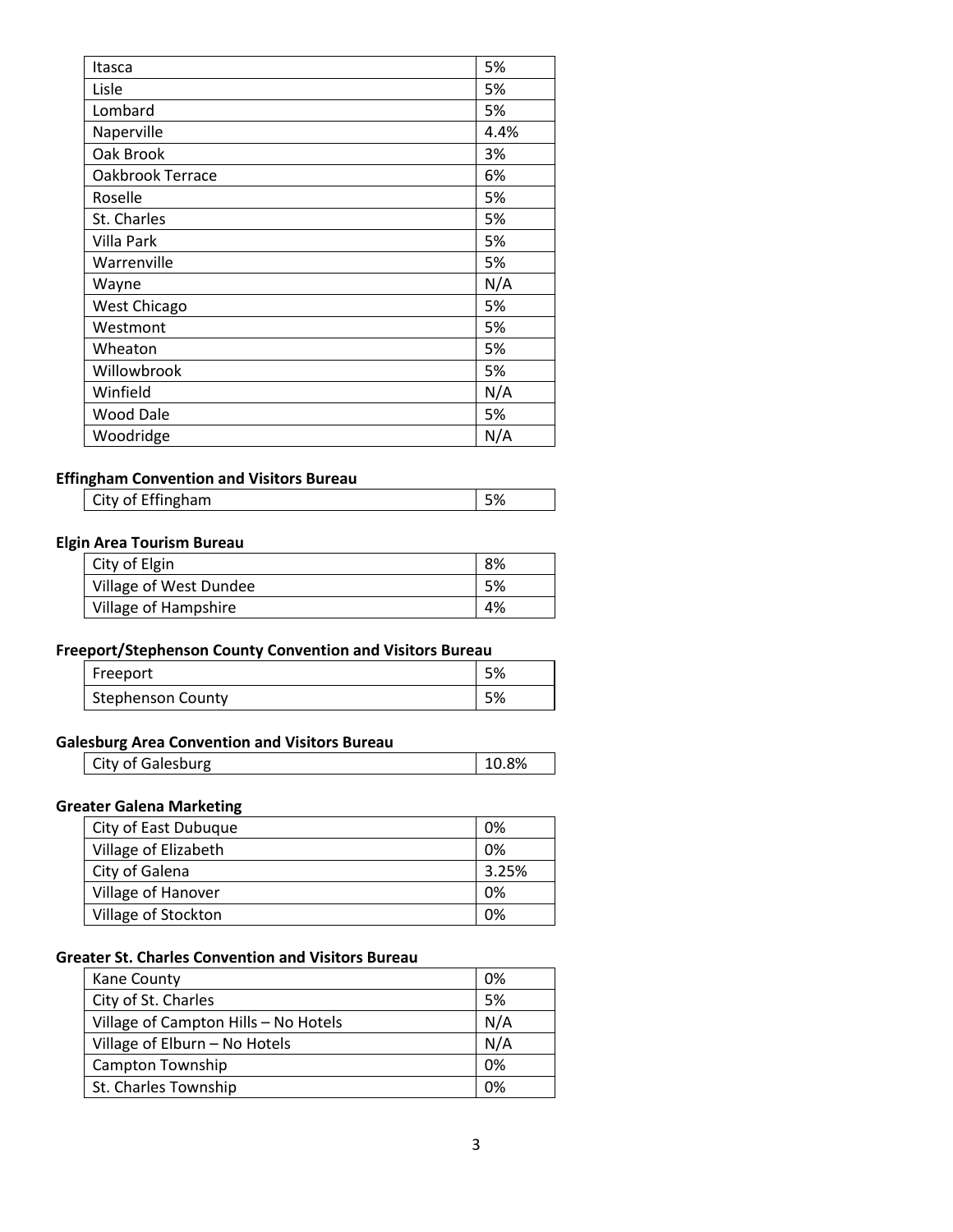# **Henry County Tourism Bureau**

| , Journ, roundin burcuu |  |
|-------------------------|--|
|                         |  |

# **Heritage Corridor Convention and Visitors Bureau**

| Village of Bolingbrook | 11%   |
|------------------------|-------|
| Village of Channahon   | 5%    |
| Village of Plainfield  | 5%    |
| Village of Romeoville  | 9%    |
| Village of Shorewood   | 5%    |
| County of LaSalle      | 5%    |
| City of Braidwood      | 5.64% |
| City of Countryside    | 5%    |
| City of Crest Hill     | 5%    |
| City of Joliet         | 7%    |
| City of LaSalle        | 5%    |
| City of Lockport       | 5%    |
| City of Mendota        | 5%    |
| City of Morris         | 5%    |
| City of Oglesby        | 4%    |
| City of Ottawa         | 5%    |
| City of Peru           | 5%    |
| City of Streator       | 5%    |
| City of Wilmington     | 5%    |

#### **ILLINOISouth Tourism**

| <b>Bond County</b>       | 5% |
|--------------------------|----|
| <b>Clark County</b>      | 3% |
| Clay County              | 5% |
| <b>Clinton County</b>    | 5% |
| <b>Crawford County</b>   | 5% |
| <b>Cumberland County</b> | 5% |
| <b>Fayette County</b>    | 3% |
| Jasper County            | 5% |
| Lawrence County          | 5% |
| <b>Madison County</b>    | 8% |
| <b>Marion County</b>     | 5% |
| <b>Monroe County</b>     | 6% |
| <b>Montgomery County</b> | 4% |
| Perry County             | 5% |
| Randolph County          | 6% |
| <b>Richland County</b>   | 5% |
| St. Clair County         | 7% |
| <b>Wabash County</b>     | 4% |
| <b>Washington County</b> | 5% |
| <b>Wayne County</b>      | 4% |
| <b>White County</b>      | 5% |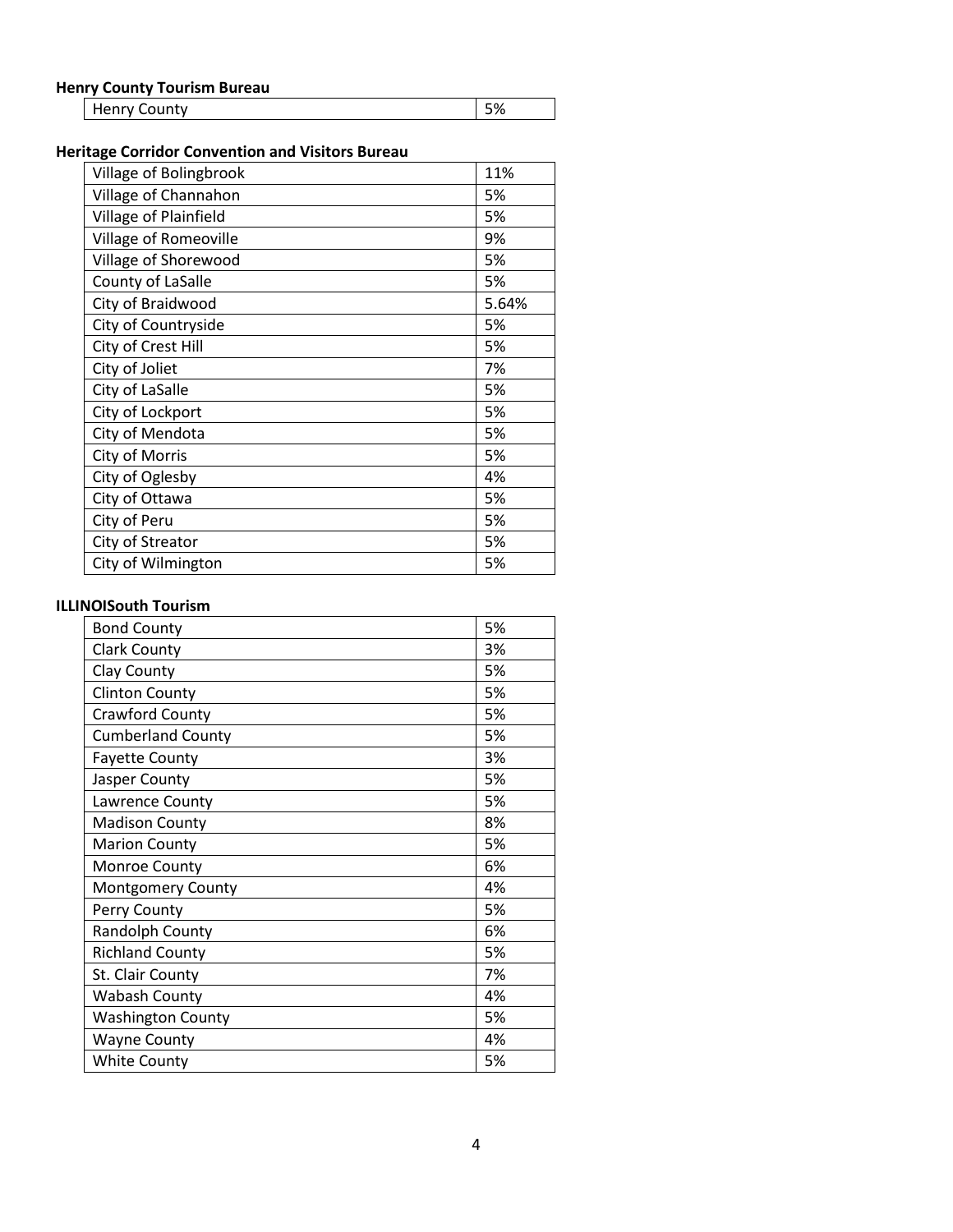| City of Jacksonville | 8% |
|----------------------|----|
|----------------------|----|

# **Kankakee County Convention and Visitors Bureau**

| County of Kankakee                                            | 5% |
|---------------------------------------------------------------|----|
| City of Kankakee*                                             | 0% |
| City of Momence*                                              | 0% |
| Village of Bourbonnais*                                       | 0% |
| Village of Bradley*                                           | 0% |
| Village of Grant Park                                         | 0% |
| Village of Manteno*                                           | 0% |
| Village of Sun River Terrace                                  | 0% |
| *Municipality is party to an intergovernmental agreement to   |    |
| defer the imposition of a hotel tax so that Kankakee County's |    |
| hotel tax remains effective therein.                          |    |

### **Lake Shelbyville Area Convention and Visitors Bureau**

|  | <b>Shelby County</b> | ີ |
|--|----------------------|---|
|--|----------------------|---|

#### **Logan County Tourism Bureau**

| Logan County/Lincoln, IL | 5% |
|--------------------------|----|
|--------------------------|----|

# **Macomb Area Convention and Visitors Bureau**

### **Meet Chicago Northwest**

| 5%  |
|-----|
| 6%  |
| 5%  |
| 8%  |
| 5%  |
| N/A |
| 8%  |
|     |
| 5%  |

# **Mt. Vernon Convention and Visitors Bureau**

| City of Mt. Vernon           | - 5% |
|------------------------------|------|
| Plus \$2 per room night tax. |      |

# **Peoria Area Convention and Visitors Bureau**

| Peoria - City Wide                             | 8%  |
|------------------------------------------------|-----|
| Peoria - Shoppes at Grand Prairie              | 11% |
| Peoria - Downtown Hospitality Improvement Zone | 9%  |
| East Peoria                                    | 6%  |
| Pekin                                          | 6%  |
| Morton                                         | 6%  |
| Washington                                     | 6%  |

# **Quad Cities Convention and Visitors Bureau**

| Rock Island | 7% |
|-------------|----|
| Moline      | 7% |
|             |    |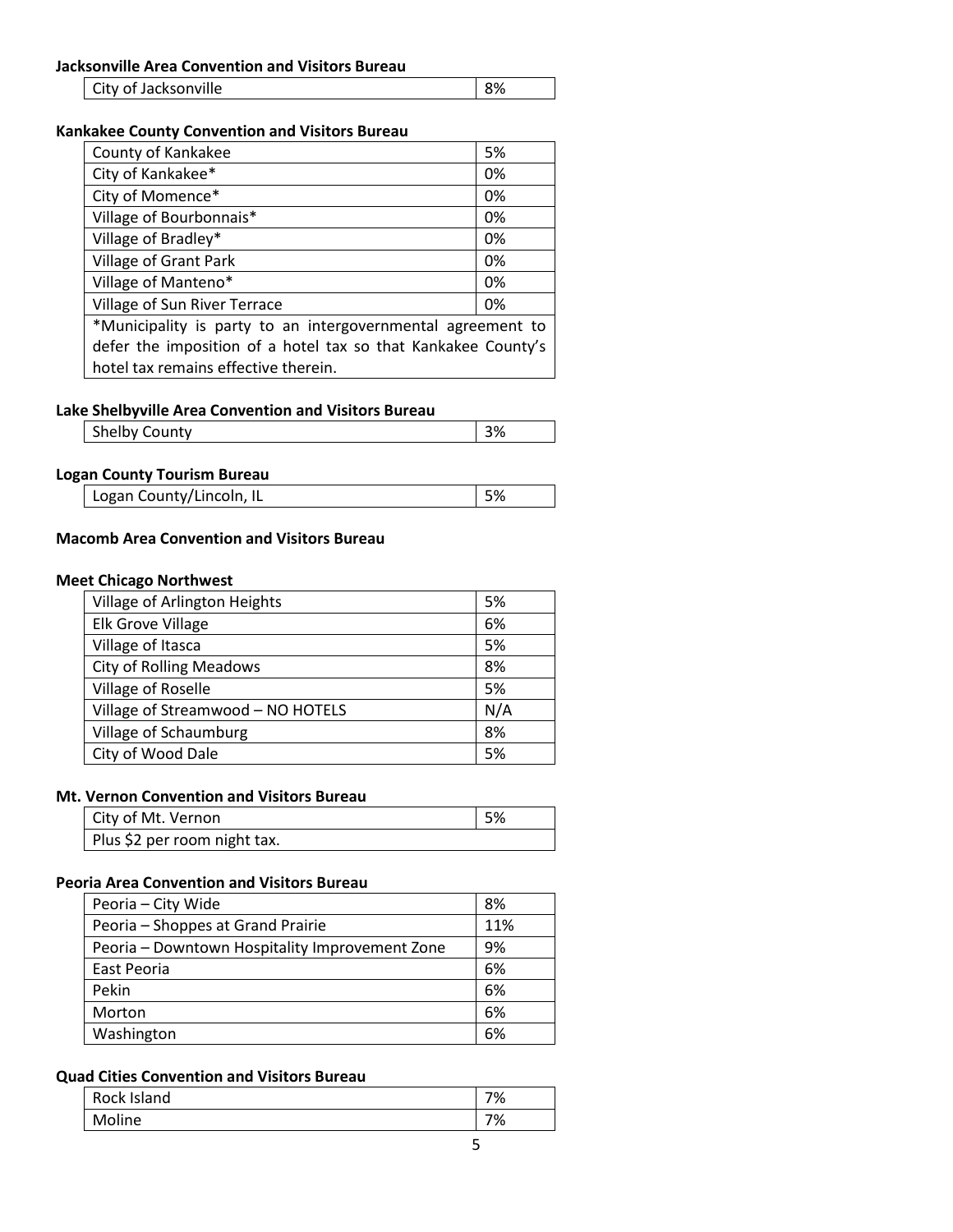#### **Quincy Area Convention and Visitors Bureau**

| Quincy    | 8% |
|-----------|----|
| Adams Co. | 5% |
| Nauvoo    | 7% |
| Pike Co.  | 4% |

### **Rockford Area Convention and Visitors Bureau**

| Rockford                                       | 8% |
|------------------------------------------------|----|
| Loves Park                                     | 7% |
| South Beloit                                   | 7% |
| Winnebago County (for hotels in unincorporated | 7% |
| areas)                                         |    |

#### **Rosemont Convention and Tourism Bureau**

| Village of Rosemont |  |
|---------------------|--|
|                     |  |

## **Southernmost Illinois Tourism Bureau**

 $\mathsf{l}$ 

| <b>Alexander County</b>               | 5% |
|---------------------------------------|----|
| Johnson County                        | 5% |
| Jackson County (excluding Carbondale) | 5% |
| <b>Hardin County</b>                  | 5% |
| Pope County                           | 5% |
| Pulaski County                        | 5% |
| <b>Massac County</b>                  | 5% |
| Saline County                         | 5% |
| <b>Union County</b>                   | 5% |
| <b>Gallatin County</b>                | 0% |

#### **Springfield Convention and Visitors Bureau**

| Springfield                                                 | 13% |
|-------------------------------------------------------------|-----|
| Breakdown:                                                  |     |
| State of Illinois Receives 6%                               |     |
| City of Springfield 7%                                      |     |
| Of the 7% - SCVB Fund 3%, Corporate Fund 2%, Infrastructure |     |
| Fund 2%                                                     |     |

## **Visit Champaign County**

| City of Champaign  | 7% |
|--------------------|----|
| City of Urbana     | 7% |
| Village of Savoy   | 5% |
| Village of Rantoul | 5% |
| Village of Mahomet | 5% |

# **Visit Lake County**

| Antioch              | 5% |
|----------------------|----|
| Bannockburn          | 5% |
| Barrington           | 5% |
| <b>Buffalo Grove</b> | 6% |
| Deer Park            | 5% |
|                      |    |